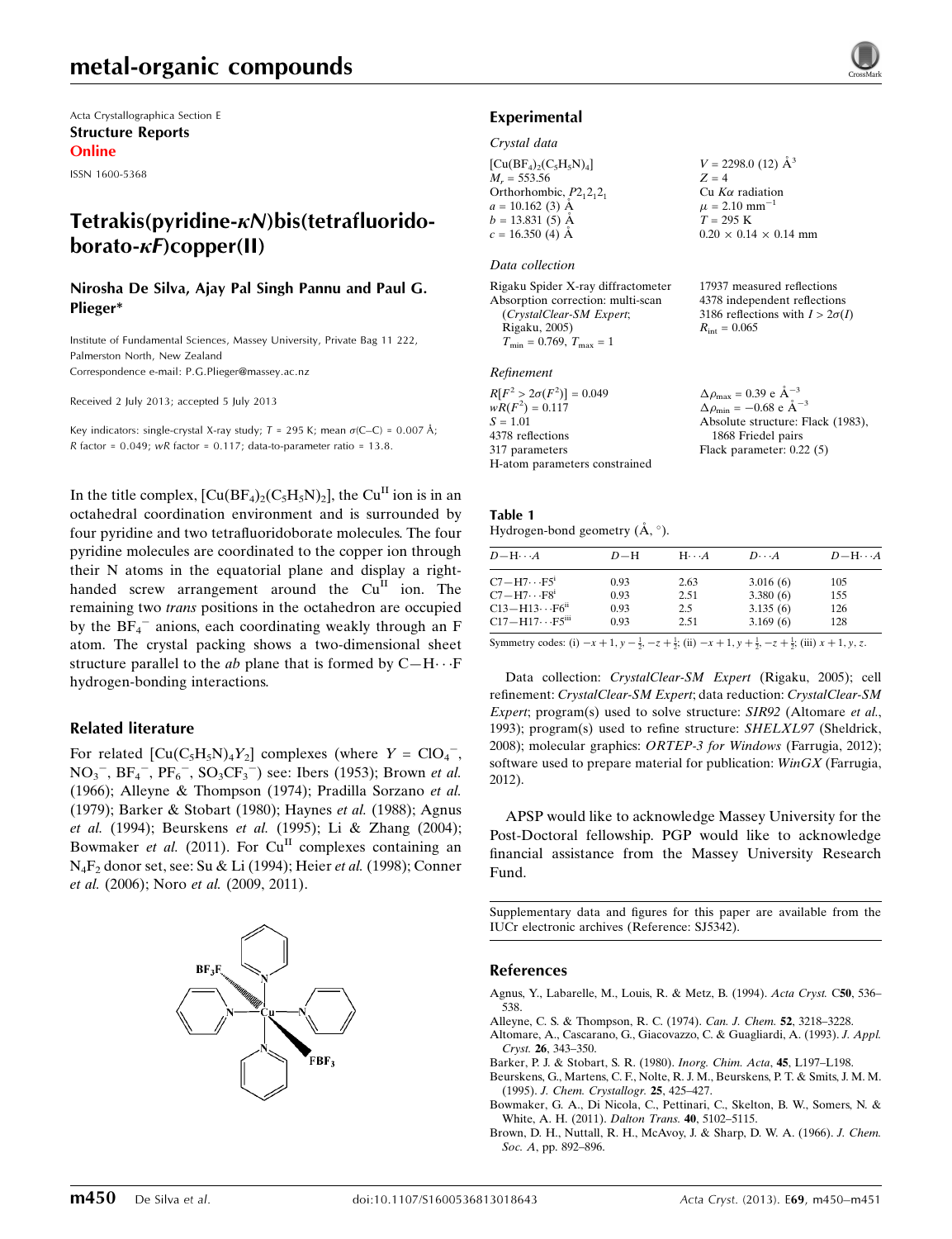- [Conner, M., McConnell, A., Schlueter, J. A. & Manson, J. L. \(2006\).](https://scripts.iucr.org/cgi-bin/cr.cgi?rm=pdfbb&cnor=sj5342&bbid=BB8) J. Low [Temp. Phys.](https://scripts.iucr.org/cgi-bin/cr.cgi?rm=pdfbb&cnor=sj5342&bbid=BB8) 142, 273–278.
- [Farrugia, L. J. \(2012\).](https://scripts.iucr.org/cgi-bin/cr.cgi?rm=pdfbb&cnor=sj5342&bbid=BB9) J. Appl. Cryst. 45, 849–854.
- [Flack, H. D. \(1983\).](https://scripts.iucr.org/cgi-bin/cr.cgi?rm=pdfbb&cnor=sj5342&bbid=BB10) Acta Cryst. A39, 876–881.
- [Haynes, J. S., Rettig, S. J., Sams, J. R., Trotter, J. & Thompson, R. C. \(1988\).](https://scripts.iucr.org/cgi-bin/cr.cgi?rm=pdfbb&cnor=sj5342&bbid=BB11) [Inorg. Chem.](https://scripts.iucr.org/cgi-bin/cr.cgi?rm=pdfbb&cnor=sj5342&bbid=BB11) 27, 1237–1241.
- [Heier, K. R., Norquist, A. J., Wilson, C. G., Stern, C. L. & Poeppelmeier, K. R.](https://scripts.iucr.org/cgi-bin/cr.cgi?rm=pdfbb&cnor=sj5342&bbid=BB12) (1998). [Inorg. Chem.](https://scripts.iucr.org/cgi-bin/cr.cgi?rm=pdfbb&cnor=sj5342&bbid=BB12) 37, 76–80.
- [Ibers, J. A. \(1953\).](https://scripts.iucr.org/cgi-bin/cr.cgi?rm=pdfbb&cnor=sj5342&bbid=BB13) Acta Cryst. 6, 367.
- [Li, Z.-X. & Zhang, X.-L. \(2004\).](https://scripts.iucr.org/cgi-bin/cr.cgi?rm=pdfbb&cnor=sj5342&bbid=BB14) Acta Cryst. E60, m1597–m1598.
- [Noro, S., Ohba, T., Fukuhara, K., Takahashi, Y., Akutagawa, T. & Nakamura,](https://scripts.iucr.org/cgi-bin/cr.cgi?rm=pdfbb&cnor=sj5342&bbid=BB15) T. (2011). [Dalton Trans.](https://scripts.iucr.org/cgi-bin/cr.cgi?rm=pdfbb&cnor=sj5342&bbid=BB15) 40, 2268–2274.
- [Noro, S., Tanaka, D., Sakamoto, H., Shimomura, S., Kitagawa, S., Takeda, S.,](https://scripts.iucr.org/cgi-bin/cr.cgi?rm=pdfbb&cnor=sj5342&bbid=BB16) [Uemura, K., Kita, H., Akutagawa, T. & Nakamura, T. \(2009\).](https://scripts.iucr.org/cgi-bin/cr.cgi?rm=pdfbb&cnor=sj5342&bbid=BB16) Chem. Mater. 21[, 3346–3355.](https://scripts.iucr.org/cgi-bin/cr.cgi?rm=pdfbb&cnor=sj5342&bbid=BB16)
- [Pradilla Sorzano, J., Chen, H. W., Koknat, F. W. & Fackler, J. P. Jr \(1979\).](https://scripts.iucr.org/cgi-bin/cr.cgi?rm=pdfbb&cnor=sj5342&bbid=BB17) Inorg. Chem. 18[, 3519–3522.](https://scripts.iucr.org/cgi-bin/cr.cgi?rm=pdfbb&cnor=sj5342&bbid=BB17)
- Rigaku, (2005). CrystalClear-SM Expert[. Rigaku Americas Corporation, The](https://scripts.iucr.org/cgi-bin/cr.cgi?rm=pdfbb&cnor=sj5342&bbid=BB18) [Woodlands, Texas, USA.](https://scripts.iucr.org/cgi-bin/cr.cgi?rm=pdfbb&cnor=sj5342&bbid=BB18)

[Sheldrick, G. M. \(2008\).](https://scripts.iucr.org/cgi-bin/cr.cgi?rm=pdfbb&cnor=sj5342&bbid=BB19) Acta Cryst. A64, 112–122.

[Su, C. & Li, C. \(1994\).](https://scripts.iucr.org/cgi-bin/cr.cgi?rm=pdfbb&cnor=sj5342&bbid=BB20) Polyhedron 13, 825–834.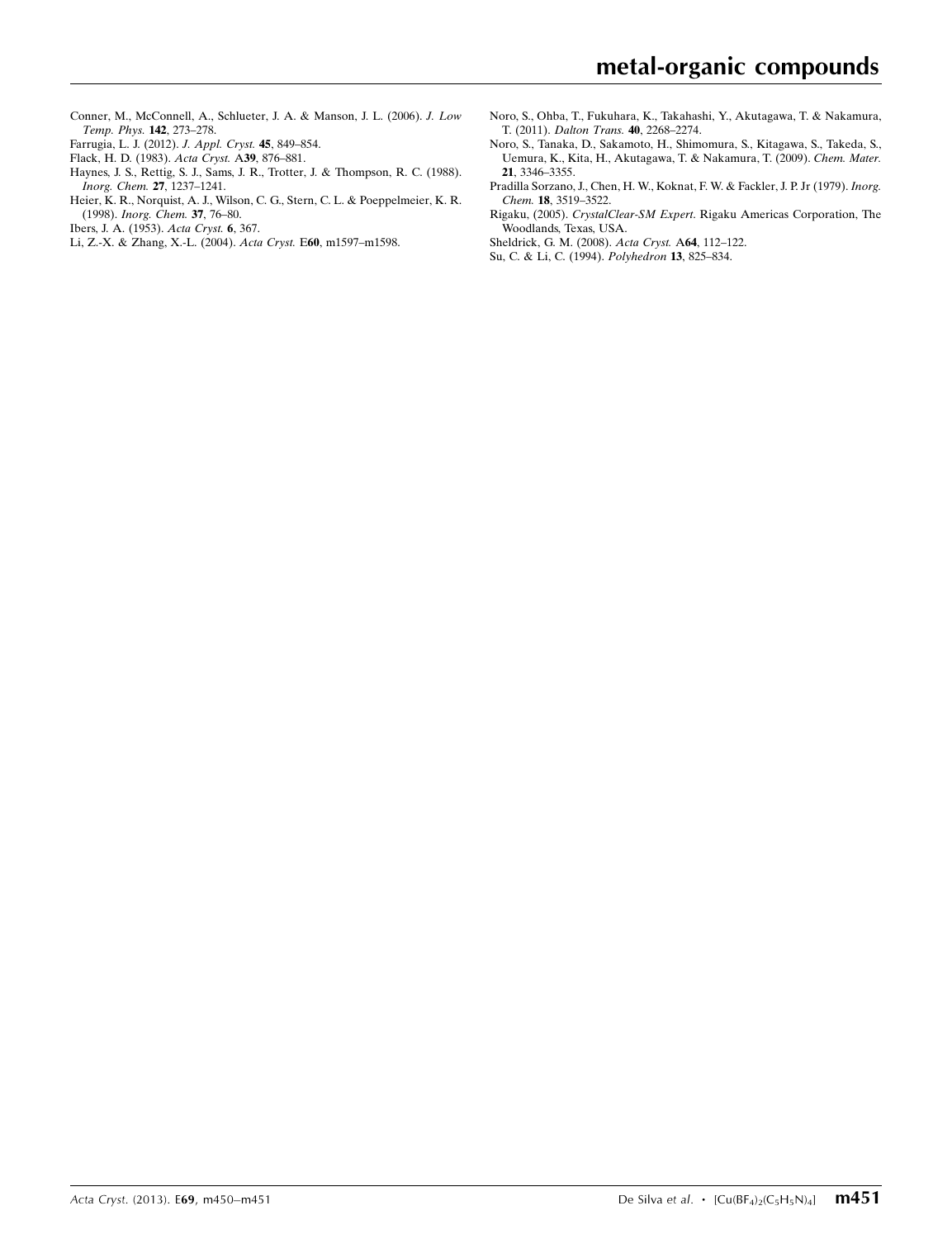# **supporting information**

*Acta Cryst.* (2013). E**69**, m450–m451 [doi:10.1107/S1600536813018643]

## **Tetrakis(pyridine-***κN***)bis(tetrafluoridoborato-***κF***)copper(II)**

## **Nirosha De Silva, Ajay Pal Singh Pannu and Paul G. Plieger**

## **S1. Comment**

X-ray data on complexes of the type  $[Cu(C_5H_5N)_4Y_2]$  (Y = ClO<sub>4</sub>, NO<sub>3</sub>, BF<sub>4</sub>, PF<sub>6</sub>, NCS, I<sub>3</sub>, SO<sub>3</sub>CF<sub>3</sub>, CF<sub>3</sub>CO<sub>2</sub>) started appearing from the 1950's onwards (Ibers, 1953; Brown *et al.*, 1966; Alleyne *et al.*, 1974; Pradilla *et al.*, 1979; Barker *et al.*, 1980; Haynes *et al.*, 1988; Agnus *et al.*, 1994; Beurskens *et al.*, 1995; Li *et al.*, 2004; Bowmaker *et al.*, 2011). Among these complexes, preliminary structural investigations on  $\text{[Cu(C<sub>5</sub>H<sub>3</sub>N)<sub>2</sub>(BF<sub>4</sub>)<sub>2</sub>]}$  were carried out by Ibers (Ibers, 1953) but were limited to the unit cell and space group determination. At that time because of the size and complexity of the unit cell no further work was completed. Based on Ibers′ analysis, Agnus and co-workers in their paper on the structural determination of the related complex  $\left[\text{Cu}(C_5H_5N)\right]$  (ClO<sub>4</sub>)<sub>2</sub>, predicted that the tetrafluoridoborate analogue would also crystalize as a structural enantiomer. A CCDC search reveals that although there have been many reports on  $Cu<sup>II</sup>$ complexes with the  $\left[\text{Cu}(C_5H_5N)_4Y_2\right]$  structural motif there are no single-crystal X-ray reports with BF<sub>4</sub> as the counter ion  $(Y = BF<sub>4</sub>)$ . Therefore, in the present work we report the single-crystal X-ray analysis of this complex,  $[Cu(C<sub>5</sub>H<sub>5</sub>N)<sub>2</sub>(BF<sub>4</sub>)<sub>2</sub>].$ 

The molecular structure of present complex is shown in Fig. 1 along with the atom labelling scheme. In this complex, the four pyridine ligand molecules are coordinating through their nitrogen atoms forming a square plane around the  $Cu<sup>II</sup>$ center while the remaining two *trans* positions in the distorted octahedron are occupied by the BF<sub>4</sub> molecules, each coordinating through an F atom. The Cu—N distance varies from 2.009 (4) Å to 2.037 (4) Å while the two long Cu—F *trans* distances of 2.406 (4) Å and 2.476 (3) Å are consistent with other hexacoordinate Cu<sup>II</sup> complexes containing an N4F2 donor set (2.394 (3) Å, Su *et al.*, 1994; 2.452 (3) Å, Heier *et al.*, 1998; 2.376 (2) Å, Conner *et al.*, 2006; 2.501 (3) – 2.503 (3) Å, Noro *et al.*, 2011; 2.528 (3) – 2.587 (2) Å, Noro *et al.*, 2009). The dihedral angle values of 47.6 (3)° (N1—  $Cu1-M4—C25$ , 58.4 (3)° (N2—Cu1—N1—C6), 40.7 (2)° (N3—Cu1—N2—C1) and 58.3 (3)° (N4—Cu1—N3—C20) indicate a similar orientation for each pyridine ring with respect to the equatorial plane (plane containing the  $Cu<sup>II</sup>$  and the four coordinated nitrogen atoms). Fig. 2. gives a pictorial view of this similarity in orientation along with confirming the right handed screw arrangement of all the four coordinated pyridine rings. This as predicted by Agnus and co-workers is very similar to the isomorphous perchlorate complex  $\left[\text{Cu}(C_5H_5N)_4(\text{ClO}_4)_2\right]$  (Agnus *et al.*, 1994) which also crystalizes in orthorhombic crystal system with  $P2_12_12_1$  space group and similar unit-cell parameters. The crystal packing investigations in present complex show a two-dimensional sheet structure parallel to the *ab* plane is formed by C—H···F hydrogen bonding interactions (Fig. 3, Table 1).

## **S2. Experimental**

Crystals of  $\left[\text{Cu}(C_5H_5N)_4(BF_4)_2\right]$  were obtained by the slow evaporation of a mixed solvent solution (MeOH: H<sub>2</sub>O: pyridine, 15: 10: 5 ml respectively) containing copper(II) tetrafluoridoborate hexahydrate (0.345 g, 1.0 mmol). Blue crystals of  $[Cu(C_5H_5N)_2(BF_4)_2]$  were obtained after 2–3 weeks from the filtrate.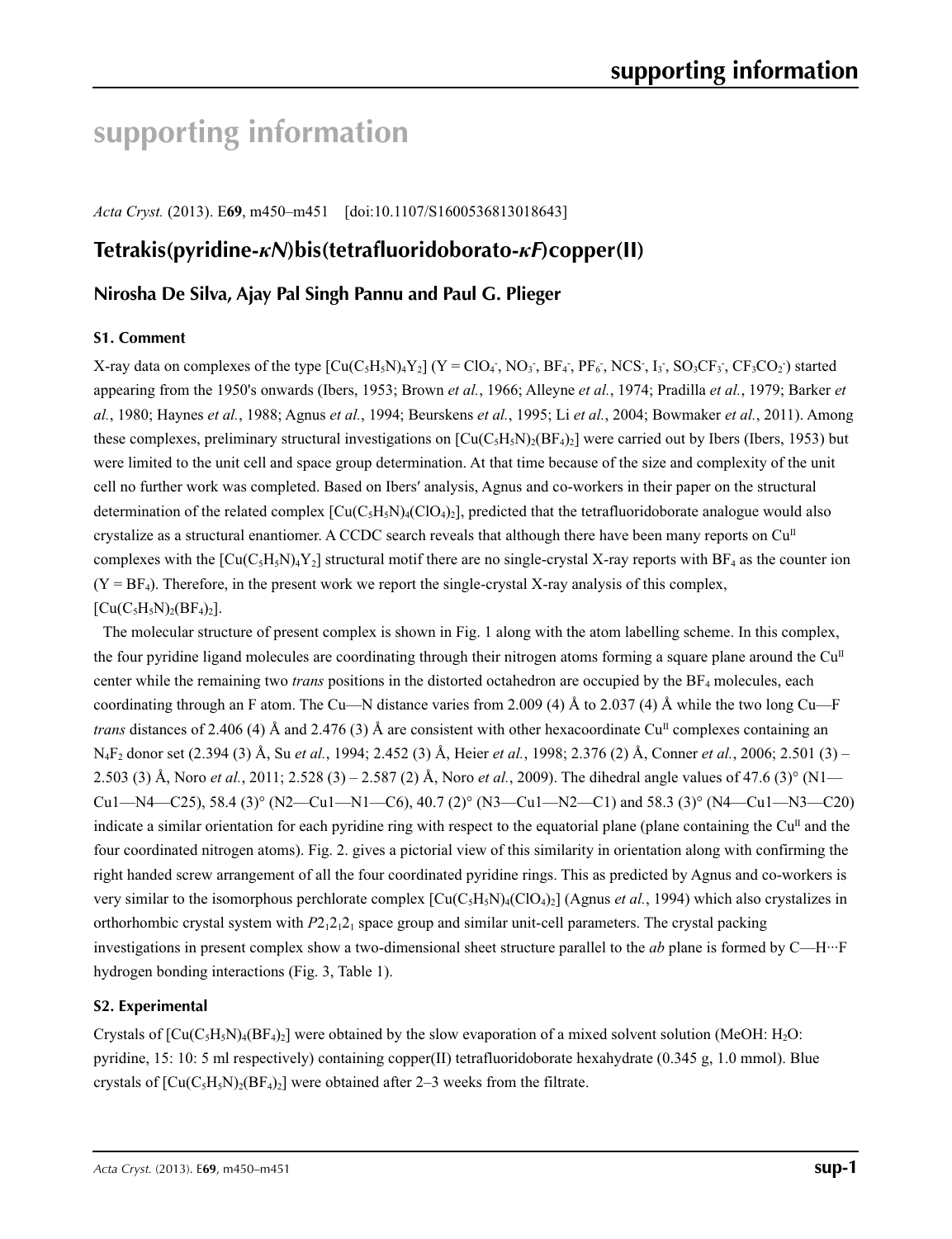## **S3. Refinement**

All non-hydrogen atoms were refined anisotropically. All H atoms were positioned geometrically with C–H = 0.93 and constrained to ride on their parent atoms, with  $Uiso(H) = 1.2Ueq(C)$ . The crystal studied was an inversion twin with a 0.78 (7):0.22 (7) domain ratio.



## **Figure 1**

An *ORTEP* diagram showing the molecular structure of the title complex. The ellipsoids are drawn at 50% probability level. H atoms are presented as a small spheres of arbitrary radius.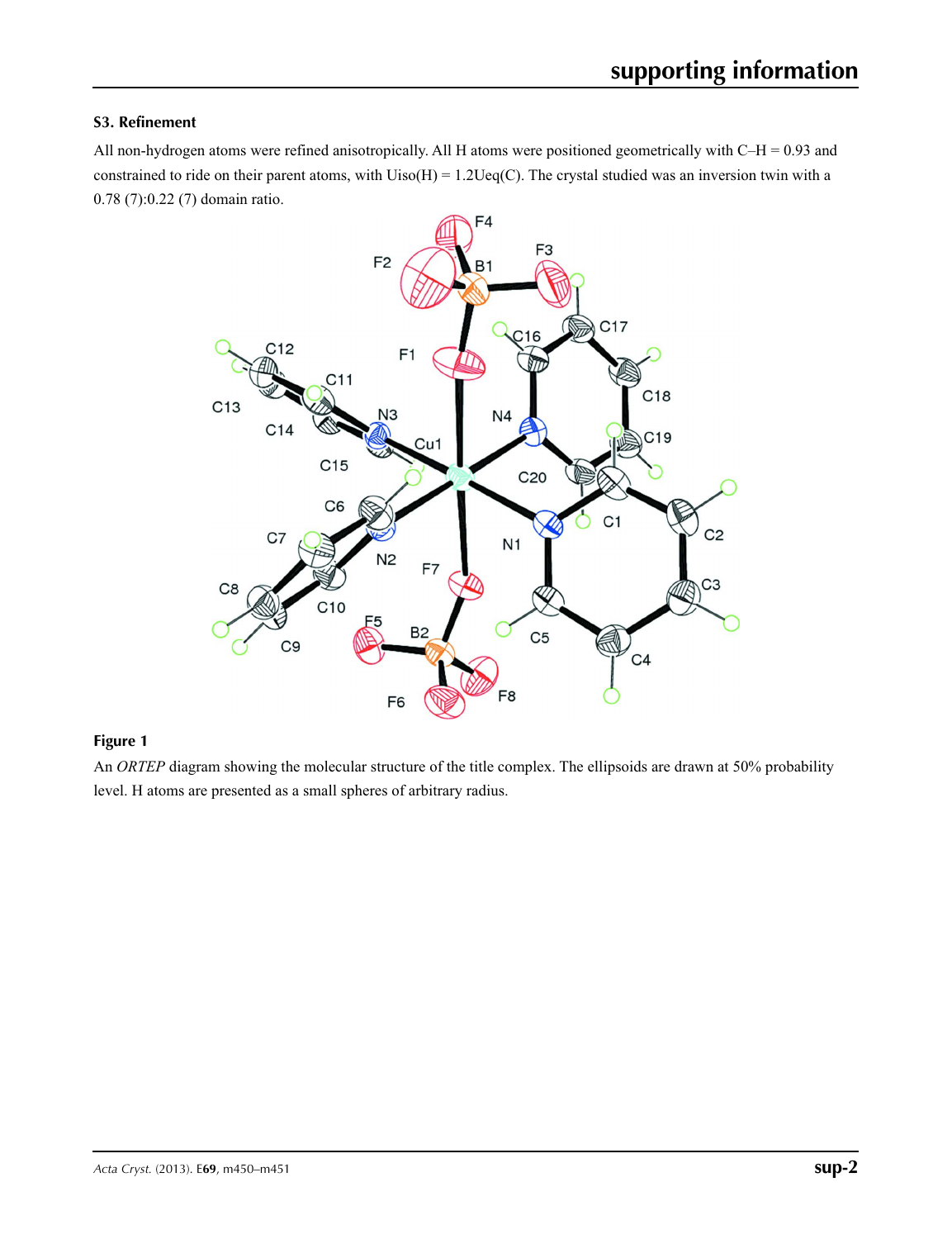

## **Figure 2**

Showing the similarity in orientation and right handed screw arrangement of all the four coordinated pyridine rings with respect to the central metal ion.



## **Figure 3**

A two-dimensional sheet structure parallel to *ab* plane is formed by C—H···F hydrogen bonding interactions. The hydrogen atoms other than those involved in H-bonding have been omitted for clarity. Hydrogen bonds are shown in dashed lines.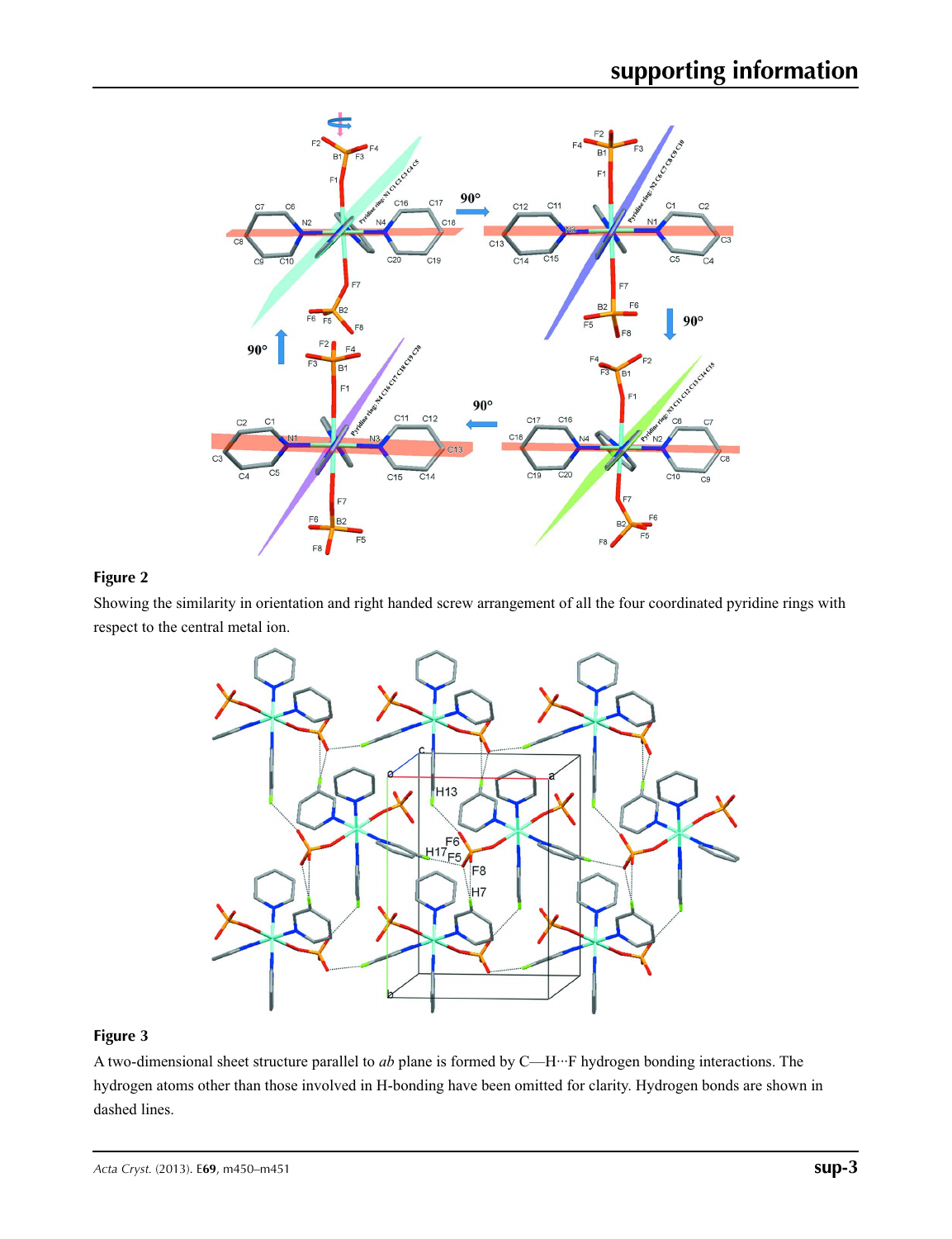### **Tetrakis(pyridine-***κN***)bis(tetrafluoridoborato-***κF***)copper(II)**

#### *Crystal data*

 $[Cu(BF_4)_2(C_5H_5N)_4]$  $M_r = 553.56$ Orthorhombic,  $P2_12_12_1$ Hall symbol: P 2ac 2ab  $a = 10.162(3)$  Å  $b = 13.831(5)$  Å  $c = 16.350$  (4) Å  $V = 2298.0$  (12) Å<sup>3</sup>  $Z = 4$ 

#### *Data collection*

| Rigaku Spider X-ray                             | 17937 measured reflections                                              |
|-------------------------------------------------|-------------------------------------------------------------------------|
| diffractometer                                  | 4378 independent reflections                                            |
| Radiation source: Rotating Anode                | 3186 reflections with $I > 2\sigma(I)$                                  |
| Graphite monochromator                          | $R_{\text{int}} = 0.065$                                                |
| Detector resolution: 10 pixels mm <sup>-1</sup> | $\theta_{\text{max}} = 71.8^{\circ}, \theta_{\text{min}} = 7.0^{\circ}$ |
| profile data from $\omega$ -scans               | $h = -10 \rightarrow 12$                                                |
| Absorption correction: multi-scan               | $k = -16 \rightarrow 16$                                                |
| (CrystalClear-SM Expert; Rigaku, 2005)          | $l = -19 \rightarrow 20$                                                |
| $T_{\min} = 0.769$ , $T_{\max} = 1$             |                                                                         |

#### *Refinement*

Refinement on *F*<sup>2</sup> Least-squares matrix: full *R*[ $F^2 > 2\sigma(F^2)$ ] = 0.049  $wR(F^2) = 0.117$ *S* = 1.01 4378 reflections 317 parameters 0 restraints Primary atom site location: structure-invariant direct methods Secondary atom site location: difference Fourier map Hydrogen site location: inferred from neighbouring sites H-atom parameters constrained  $w = 1/[\sigma^2 (F_0^2) + (0.030P)^2 + 2.2291P]$ where  $P = (F_o^2 + 2F_c^2)/3$  $(\Delta/\sigma)_{\text{max}}$  < 0.001  $Δρ<sub>max</sub> = 0.39 e Å<sup>-3</sup>$  $\Delta\rho_{\rm min}$  = −0.68 e Å<sup>-3</sup> Absolute structure: Flack (1983), 1868 Friedel pairs Absolute structure parameter: 0.22 (5)

#### *Special details*

**Geometry**. All e.s.d.'s (except the e.s.d. in the dihedral angle between two l.s. planes) are estimated using the full covariance matrix. The cell e.s.d.'s are taken into account individually in the estimation of e.s.d.'s in distances, angles and torsion angles; correlations between e.s.d.'s in cell parameters are only used when they are defined by crystal symmetry. An approximate (isotropic) treatment of cell e.s.d.'s is used for estimating e.s.d.'s involving l.s. planes.

 $F(000) = 1116$  $D_x = 1.6$  Mg m<sup>-3</sup>

 $\theta$  = 7–71.4°  $\mu$  = 2.10 mm<sup>-1</sup>  $T = 295$  K Block, blue

 $0.2 \times 0.14 \times 0.14$  mm

Cu *Kα* radiation, *λ* = 1.54178 Å Cell parameters from 2453 reflections

**Refinement**. Refinement of  $F^2$  against ALL reflections. The weighted *R*-factor  $wR$  and goodness of fit *S* are based on  $F^2$ , conventional *R*-factors *R* are based on *F*, with *F* set to zero for negative  $F^2$ . The threshold expression of  $F^2 > \sigma(F^2)$  is used only for calculating *R*-factors(gt) *etc*. and is not relevant to the choice of reflections for refinement. *R*-factors based on *F*<sup>2</sup> are statistically about twice as large as those based on *F*, and *R*- factors based on ALL data will be even larger.

*Fractional atomic coordinates and isotropic or equivalent isotropic displacement parameters (Å<sup>2</sup>)* 

|                |           |           |           | $U_{\rm iso}*/U_{\rm eq}$ |  |
|----------------|-----------|-----------|-----------|---------------------------|--|
| C <sub>1</sub> | 0.8793(5) | 0.0901(4) | 0.1770(3) | 0.0447(12)                |  |
| H1             | 0.9558    | 0.1139    | 0.2008    | $0.054*$                  |  |
| C <sub>2</sub> | 0.8868(5) | 0.0101(3) | 0.1268(3) | 0.0484(13)                |  |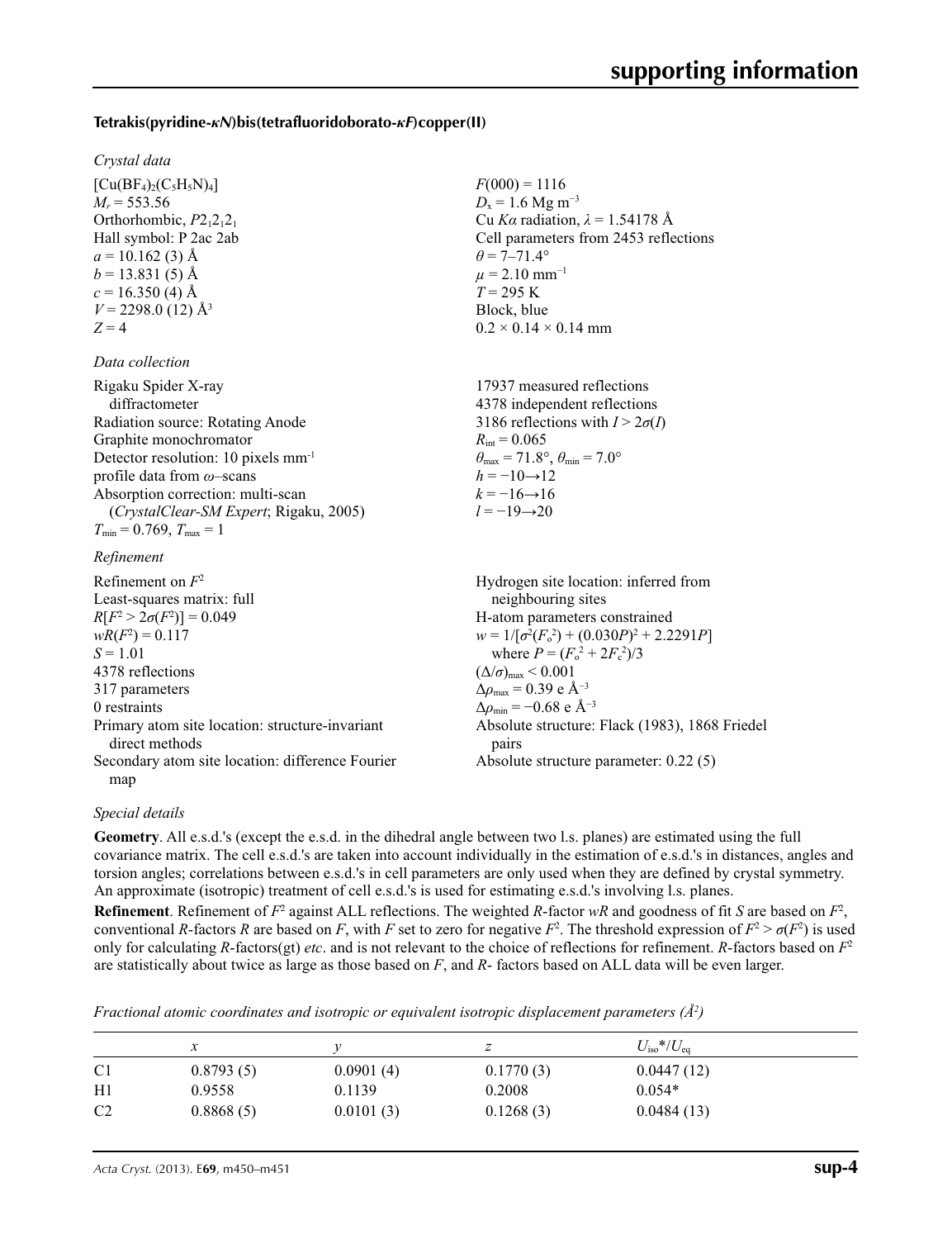| H2             | 0.9676    | $-0.0192$    | 0.1168      | $0.058*$   |
|----------------|-----------|--------------|-------------|------------|
| C <sub>3</sub> | 0.7746(5) | $-0.0259(3)$ | 0.0918(3)   | 0.0473(12) |
| H <sub>3</sub> | 0.7787    | $-0.0789$    | 0.0568      | $0.057*$   |
| C <sub>4</sub> | 0.6545(5) | 0.0176(4)    | 0.1092(3)   | 0.0474(13) |
| H <sub>4</sub> | 0.5764    | $-0.0068$    | 0.088       | $0.057*$   |
| C <sub>5</sub> | 0.6548(5) | 0.0982(4)    | 0.1591(3)   | 0.0424(12) |
| H <sub>5</sub> | 0.575     | 0.1285       | 0.17        | $0.051*$   |
| C6             | 0.6032(5) | 0.1434(3)    | 0.3647(3)   | 0.0449(12) |
| H <sub>6</sub> | 0.6802    | 0.1072       | 0.368       | $0.054*$   |
| C7             | 0.4944(5) | 0.1140(4)    | 0.4088(3)   | 0.0454(12) |
| H7             | 0.4982    | 0.0594       | 0.4418      | $0.054*$   |
| C8             | 0.3803(5) | 0.1671(4)    | 0.4029(3)   | 0.0465(12) |
| H8             | 0.3057    | 0.1489       | 0.4322      | $0.056*$   |
| C9             | 0.3779(4) | 0.2478(3)    | 0.3530(3)   | 0.0428(11) |
| H9             | 0.3012    | 0.2838       | 0.3473      | $0.051*$   |
| C10            | 0.4888(4) | 0.2738(3)    | 0.3124(3)   | 0.0422(11) |
| H10            | 0.4871    | 0.3291       | 0.28        | $0.051*$   |
| C20            | 0.9163(5) | 0.3097(4)    | 0.1054(3)   | 0.0471(13) |
| H20            | 0.8419    | 0.2878       | 0.078       | $0.057*$   |
| C19            | 1.0217(5) | 0.3422(4)    | 0.0604(3)   | 0.0523(14) |
| H19            | 1.0172    | 0.3436       | 0.0036      | $0.063*$   |
| C18            | 1.1332(5) | 0.3726(4)    | 0.0996(3)   | 0.0500(13) |
| H18            | 1.2053    | 0.3945       | 0.0698      | $0.06*$    |
| C17            | 1.1373(5) | 0.3703(4)    | 0.1849(3)   | 0.0500(13) |
| H17            | 1.2121    | 0.3897       | 0.2132      | $0.06*$    |
| C16            | 1.0275(5) | 0.3384(3)    | 0.2257(3)   | 0.0456(12) |
| H16            | 1.0294    | 0.3375       | 0.2826      | $0.055*$   |
| C15            | 0.7589(4) | 0.4783(3)    | 0.2670(3)   | 0.0424(10) |
| H15            | 0.7678    | 0.4753       | 0.2104      | $0.051*$   |
| C14            | 0.7524(5) | 0.5676(3)    | 0.3032(3)   | 0.0470(11) |
| H14            | 0.7554    | 0.6236       | 0.2718      | $0.056*$   |
| C13            | 0.7415(5) | 0.5726(3)    | 0.3870(3)   | 0.0503(12) |
| H13            | 0.7395    | 0.6324       | 0.413       | $0.06*$    |
| C12            | 0.7335(5) | 0.4887(3)    | 0.4318(3)   | 0.0487(12) |
| H12            | 0.7245    | 0.4908       | 0.4884      | $0.058*$   |
| C11            | 0.7390(5) | 0.4010(3)    | 0.3908(3)   | 0.0431(11) |
| H11            | 0.7329    | 0.3442       | 0.421       | $0.052*$   |
| B1             | 1.0010(6) | 0.1685(5)    | 0.4073(4)   | 0.0490(15) |
| B <sub>2</sub> | 0.4990(6) | 0.3467(4)    | 0.1079(4)   | 0.0454(14) |
| N <sub>2</sub> | 0.6013(4) | 0.2225(3)    | 0.3173(2)   | 0.0385(9)  |
| N1             | 0.7637(4) | 0.1349(3)    | 0.1924(2)   | 0.0381(8)  |
| N <sub>4</sub> | 0.9169(4) | 0.3084(3)    | 0.1878(2)   | 0.0397(9)  |
| N <sub>3</sub> | 0.7529(4) | 0.3950(2)    | 0.30907(19) | 0.0341(8)  |
| F1             | 0.8975(3) | 0.1997(3)    | 0.3593(2)   | 0.0807(11) |
| F <sub>2</sub> | 0.9527(5) | 0.1251(3)    | 0.4732(2)   | 0.1131(15) |
| F3             | 1.0755(3) | 0.1081(3)    | 0.3611(3)   | 0.1038(14) |
| F4             | 1.0738(3) | 0.2493(3)    | 0.4275(2)   | 0.0841(11) |
| F <sub>5</sub> | 0.4395(3) | 0.41614(19)  | 0.15695(18) | 0.0565(8)  |
|                |           |              |             |            |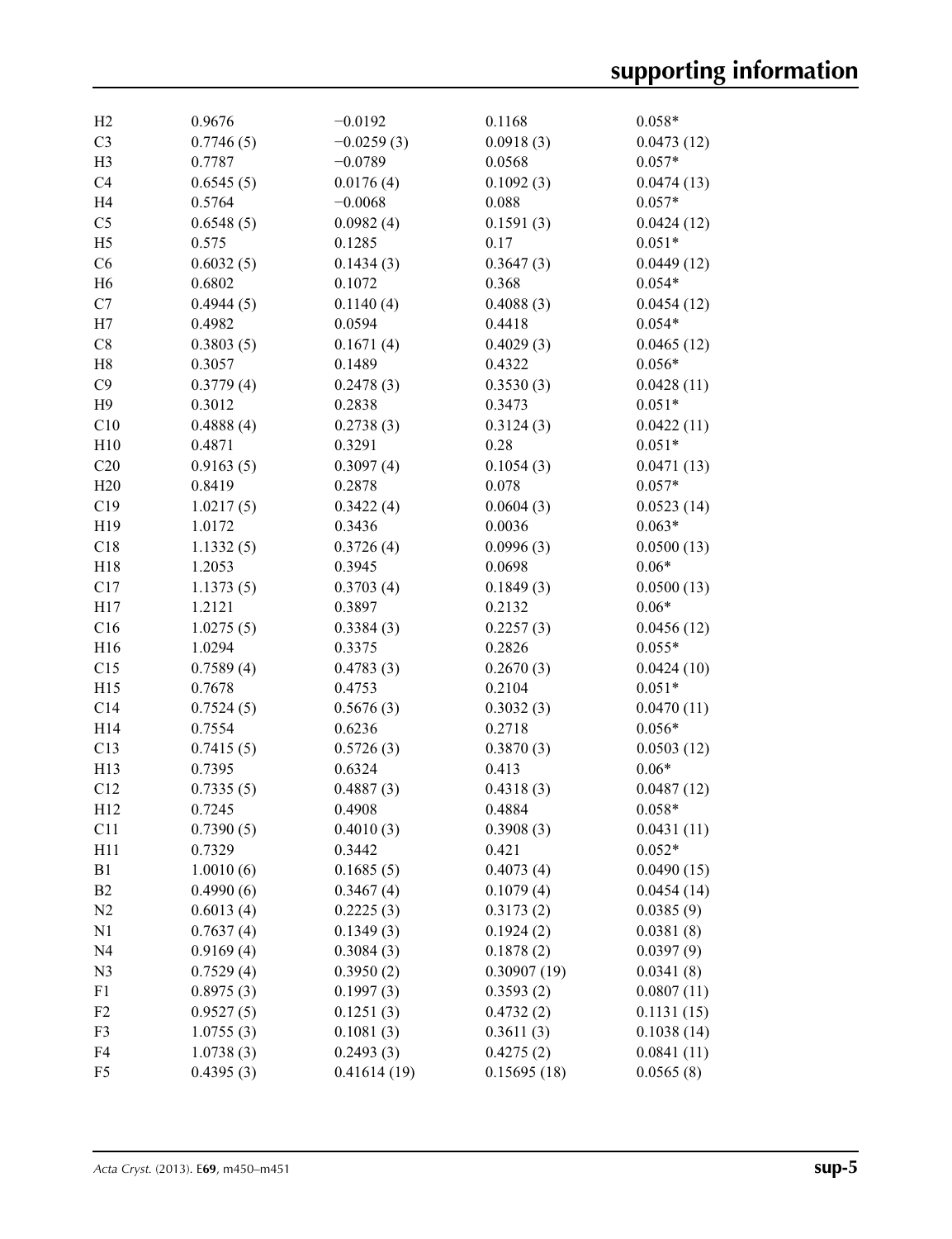# **supporting information**

| F6  | 0.4263(3)  | 0.2628(2)  | 0.1097(2)   | 0.0658(9)   |
|-----|------------|------------|-------------|-------------|
| F7  | 0.6239(3)  | 0.3276(2)  | 0.13865(18) | 0.0545(7)   |
| F8  | 0.5108(4)  | 0.3811(2)  | 0.02866(18) | 0.0716(10)  |
| Cu1 | 0.75983(6) | 0.26389(4) | 0.25232(4)  | 0.03806(18) |

*Atomic displacement parameters (Å2 )*

|                | $U^{11}$   | $U^{22}$   | $U^{33}$   | $U^{12}$      | $U^{13}$      | $U^{23}$      |
|----------------|------------|------------|------------|---------------|---------------|---------------|
| C1             | 0.037(3)   | 0.040(3)   | 0.056(3)   | 0.001(2)      | 0.005(2)      | 0.009(2)      |
| C <sub>2</sub> | 0.043(3)   | 0.041(3)   | 0.062(3)   | 0.006(2)      | 0.010(3)      | 0.009(3)      |
| C <sub>3</sub> | 0.055(3)   | 0.040(3)   | 0.047(3)   | $-0.001(3)$   | 0.004(2)      | $-0.002(2)$   |
| C4             | 0.049(3)   | 0.042(3)   | 0.052(3)   | $-0.003(3)$   | $-0.003(2)$   | $-0.004(2)$   |
| C <sub>5</sub> | 0.034(3)   | 0.042(3)   | 0.051(3)   | 0.001(2)      | $-0.002(2)$   | 0.002(2)      |
| C6             | 0.041(3)   | 0.039(3)   | 0.054(3)   | 0.002(2)      | 0.000(2)      | $-0.001(2)$   |
| C7             | 0.049(3)   | 0.040(3)   | 0.048(3)   | $-0.005(3)$   | 0.003(2)      | 0.003(2)      |
| C8             | 0.043(3)   | 0.052(3)   | 0.045(3)   | $-0.006(3)$   | 0.008(2)      | $-0.006(2)$   |
| C9             | 0.034(2)   | 0.047(3)   | 0.048(2)   | 0.005(2)      | 0.004(2)      | $-0.002(2)$   |
| C10            | 0.040(3)   | 0.039(3)   | 0.047(2)   | 0.003(2)      | $-0.003(2)$   | 0.003(2)      |
| C20            | 0.033(3)   | 0.052(3)   | 0.057(3)   | $-0.006(2)$   | $-0.003(2)$   | $-0.002(3)$   |
| C19            | 0.042(3)   | 0.066(4)   | 0.048(3)   | $-0.006(3)$   | 0.002(2)      | 0.007(3)      |
| C18            | 0.038(3)   | 0.064(4)   | 0.048(3)   | $-0.003(3)$   | 0.007(2)      | 0.007(3)      |
| C17            | 0.034(3)   | 0.063(3)   | 0.053(3)   | $-0.008(3)$   | 0.001(2)      | 0.003(3)      |
| C16            | 0.037(3)   | 0.050(3)   | 0.050(3)   | $-0.005(2)$   | $-0.001(2)$   | 0.001(2)      |
| C15            | 0.035(3)   | 0.042(2)   | 0.051(3)   | 0.000(2)      | 0.003(2)      | 0.004(2)      |
| C14            | 0.045(3)   | 0.041(3)   | 0.054(3)   | 0.005(3)      | 0.001(3)      | 0.009(2)      |
| C13            | 0.044(3)   | 0.039(3)   | 0.068(3)   | 0.005(3)      | 0.000(3)      | $-0.002(2)$   |
| C12            | 0.047(3)   | 0.051(3)   | 0.049(3)   | 0.004(3)      | $-0.001(3)$   | $-0.007(2)$   |
| C11            | 0.038(3)   | 0.043(2)   | 0.048(2)   | 0.001(3)      | 0.000(2)      | 0.009(2)      |
| B1             | 0.037(4)   | 0.056(4)   | 0.055(3)   | 0.003(3)      | 0.006(3)      | 0.000(3)      |
| B2             | 0.035(3)   | 0.044(3)   | 0.057(3)   | $-0.001(3)$   | 0.000(3)      | 0.005(3)      |
| N2             | 0.035(2)   | 0.036(2)   | 0.0443(19) | $-0.0009(18)$ | 0.0007(17)    | $-0.0012(17)$ |
| N1             | 0.030(2)   | 0.038(2)   | 0.0459(19) | 0.003(2)      | $-0.0002(18)$ | 0.0019(16)    |
| N <sub>4</sub> | 0.037(2)   | 0.041(2)   | 0.041(2)   | $-0.0015(19)$ | 0.0015(18)    | $-0.0003(18)$ |
| N <sub>3</sub> | 0.034(2)   | 0.0341(18) | 0.0344(16) | $-0.0019(19)$ | 0.0024(18)    | 0.0004(14)    |
| F1             | 0.055(2)   | 0.092(3)   | 0.095(2)   | 0.0015(19)    | $-0.0267(19)$ | 0.030(2)      |
| F <sub>2</sub> | 0.164(4)   | 0.104(3)   | 0.071(2)   | $-0.012(3)$   | 0.017(3)      | 0.035(2)      |
| F3             | 0.054(2)   | 0.107(3)   | 0.149(4)   | 0.014(2)      | 0.011(2)      | $-0.063(3)$   |
| F4             | 0.060(2)   | 0.094(3)   | 0.098(2)   | $-0.024(2)$   | 0.0140(18)    | $-0.044(2)$   |
| F <sub>5</sub> | 0.0586(19) | 0.0407(16) | 0.0703(19) | 0.0070(14)    | 0.0111(16)    | 0.0029(15)    |
| F <sub>6</sub> | 0.0495(18) | 0.0472(18) | 0.101(2)   | $-0.0135(15)$ | 0.0000(16)    | $-0.0033(18)$ |
| F7             | 0.0362(16) | 0.0633(19) | 0.0641(18) | 0.0026(14)    | $-0.0068(14)$ | 0.0026(15)    |
| ${\rm F}8$     | 0.103(3)   | 0.064(2)   | 0.0479(16) | 0.007(2)      | $-0.0089(18)$ | 0.0095(15)    |
| Cu1            | 0.0327(3)  | 0.0364(3)  | 0.0450(3)  | $-0.0019(3)$  | 0.0014(3)     | 0.0001(3)     |

*Geometric parameters (Å, º)*

| $C1 - N1$ | 1.352(6) | $C17 - C16$ | 1.373(6) |
|-----------|----------|-------------|----------|
| $C1-C2$   | 1.380(7) | $C17 - H17$ | 0.93     |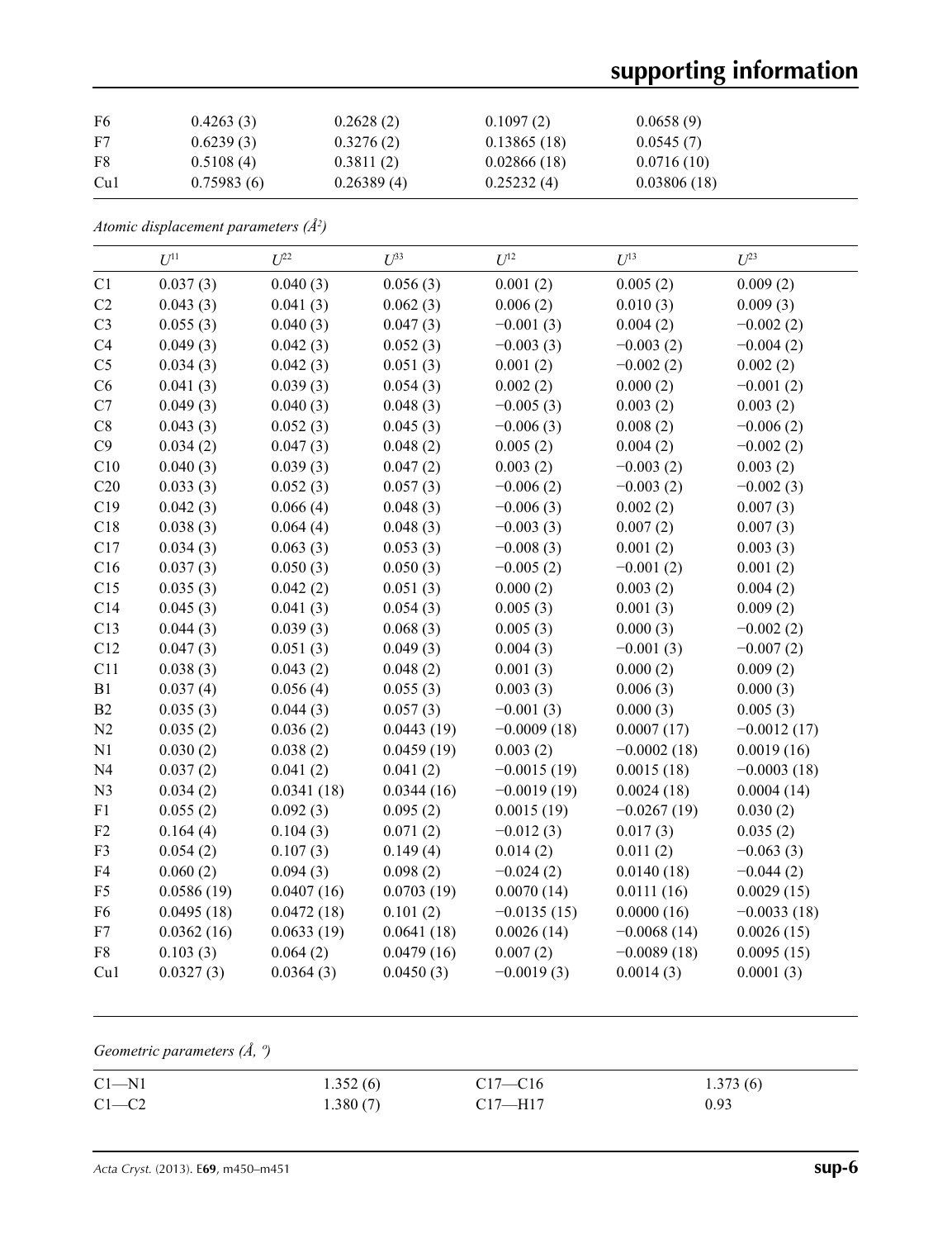| $Cl-H1$        | 0.93     | $C16 - N4$        | 1.349(5) |
|----------------|----------|-------------------|----------|
| $C2-C3$        | 1.370(7) | $C16 - H16$       | 0.93     |
| $C2-H2$        | 0.93     | $C15 - N3$        | 1.344(5) |
| $C3-C4$        | 1.391(7) | $C15 - C14$       | 1.371(6) |
| $C3-H3$        | 0.93     | $C15 - H15$       | 0.93     |
| $C4 - C5$      | 1.381(7) | $C14 - C13$       | 1.376(6) |
| $C4 - H4$      | 0.93     | $C14 - H14$       | 0.93     |
| $C5 - N1$      | 1.333(6) | $C13 - C12$       | 1.375(6) |
| $C5 - H5$      | 0.93     | $C13 - H13$       | 0.93     |
| $C6 - N2$      | 1.341(6) | $C12 - C11$       | 1.387(6) |
| $C6-C7$        | 1.381(6) | $C12 - H12$       | 0.93     |
| $C6 - H6$      | 0.93     | $C11 - N3$        | 1.346(5) |
| $C7-C8$        | 1.376(7) | $C11 - H11$       | 0.93     |
| $C7 - H7$      | 0.93     | $B1 - F2$         | 1.328(7) |
| $C8-C9$        |          |                   |          |
|                | 1.383(7) | $B1 - F3$         | 1.357(7) |
| $C8 - H8$      | 0.93     | $B1 - F4$         | 1.381(7) |
| $C9 - C10$     | 1.356(6) | $B1 - F1$         | 1.382(6) |
| $C9 - H9$      | 0.93     | $B2-F6$           | 1.375(6) |
| $C10 - N2$     | 1.348(5) | $B2-F5$           | 1.390(6) |
| $C10 - H10$    | 0.93     | $B2-F7$           | 1.390(6) |
| $C20 - N4$     | 1.347(6) | $B2-F8$           | 1.386(6) |
| $C20 - C19$    | 1.375(7) | $N2$ — $Cu1$      | 2.013(4) |
| $C20 - H20$    | 0.93     | $N1 - Cu1$        | 2.036(4) |
| $C19 - C18$    | 1.368(7) | $N4$ –Cul         | 2.010(4) |
| $C19 - H19$    | 0.93     | $N3$ –Cu1         | 2.038(3) |
| $C18 - C17$    | 1.396(6) | $F1-Cu1$          | 2.409(3) |
| $C18 - H18$    | 0.93     |                   |          |
|                |          |                   |          |
| $N1-C1-C2$     | 121.7(5) | $C13-C14-C15$     | 118.7(4) |
| $N1-C1-H1$     | 119.1    | $C13 - C14 - H14$ | 120.7    |
| $C2-C1-H1$     | 119.1    | $C15 - C14 - H14$ | 120.7    |
| $C3 - C2 - C1$ | 119.6(5) | $C14 - C13 - C12$ | 119.5(4) |
| $C3-C2-H2$     | 120.2    | $C14 - C13 - H13$ | 120.2    |
| $C1-C2-H2$     | 120.2    | $C12 - C13 - H13$ | 120.2    |
| $C2-C3-C4$     | 119.2(4) | $C13 - C12 - C11$ | 118.5(4) |
| $C2-C3-H3$     | 120.4    | $C13 - C12 - H12$ | 120.7    |
| $C4-C3-H3$     | 120.4    | $C11 - C12 - H12$ | 120.7    |
| $C5-C4-C3$     | 118.0(5) | $N3 - C11 - C12$  | 122.6(4) |
| $C5-C4-H4$     | 121      | $N3 - C11 - H11$  | 118.7    |
| $C3-C4-H4$     | 121      | $C12 - C11 - H11$ | 118.7    |
| $N1-C5-C4$     |          | $F2 - B1 - F3$    |          |
|                | 123.4(5) |                   | 112.3(6) |
| $N1-C5-H5$     | 118.3    | $F2 - B1 - F4$    | 111.7(5) |
| $C4-C5-H5$     | 118.3    | $F3 - B1 - F4$    | 109.5(5) |
| $N2-C6-C7$     | 122.0(5) | $F2 - B1 - F1$    | 108.7(5) |
| $N2$ –C6–H6    | 119      | $F3 - B1 - F1$    | 107.5(5) |
| $C7-C6-H6$     | 119      | $F4 - B1 - F1$    | 107.0(5) |
| $C8 - C7 - C6$ | 118.8(5) | $F6 - B2 - F5$    | 109.7(4) |
| $C8-C7-H7$     | 120.6    | $F6 - B2 - F7$    | 108.8(4) |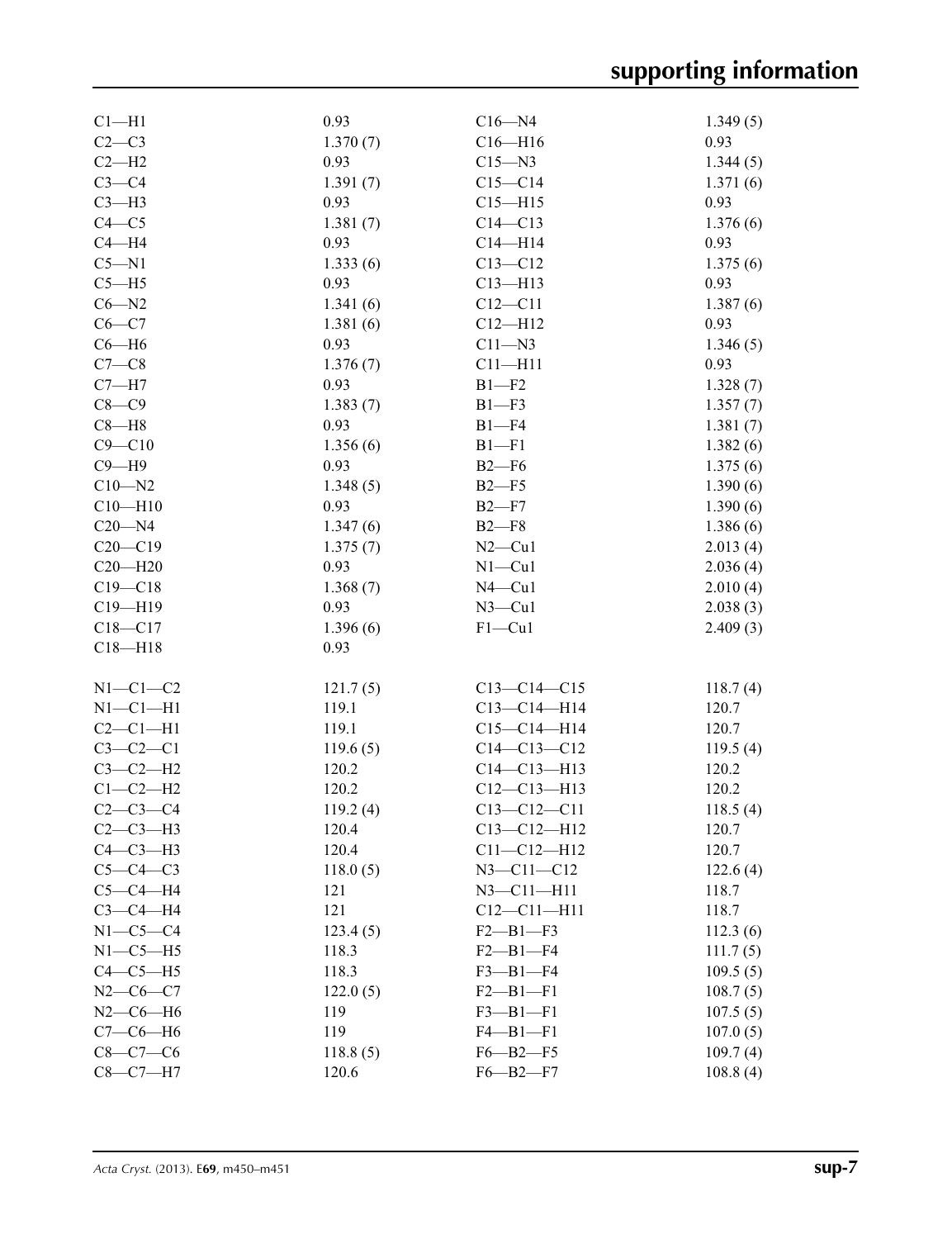| $C6-C7-H7$             | 120.6       | $F5 - B2 - F7$          | 108.7(4)     |
|------------------------|-------------|-------------------------|--------------|
| $C9 - C8 - C7$         | 119.1(5)    | $F6 - B2 - F8$          | 110.9(5)     |
| $C9-C8-H8$             | 120.5       | $F5 - B2 - F8$          | 109.8(4)     |
| $C7-C8-H8$             | 120.5       | $F7 - B2 - F8$          | 108.9(5)     |
| $C10-C9-C8$            | 119.3(4)    | $C6 - N2 - C10$         | 118.4(4)     |
| $C10-C9-H9$            | 120.4       | $C6 - N2 - Cu1$         | 121.7(3)     |
| $C8-C9-H9$             | 120.4       | $C10 - N2 - Cu1$        | 119.9(3)     |
| $N2 - C10 - C9$        | 122.4(4)    | $C5 - N1 - C1$          | 118.1(4)     |
| $N2 - C10 - H10$       | 118.8       | $C5 - N1 - Cu1$         | 120.9(3)     |
| $C9 - C10 - H10$       | 118.8       | $Cl-M1-Cu1$             | 120.5(3)     |
| N4-C20-C19             | 122.4(5)    | $C20 - N4 - C16$        | 117.3(4)     |
| N4-C20-H20             | 118.8       | $C20 - N4 - Cu1$        | 121.7(3)     |
| $C19 - C20 - H20$      | 118.8       | $C16 - N4 - Cu1$        | 121.0(3)     |
| $C18 - C19 - C20$      | 119.6(5)    | $C15 - N3 - C11$        | 117.3(4)     |
| $C18-C19-H19$          | 120.2       | $C15 - N3 - Cu1$        | 121.9(3)     |
| C20-C19-H19            | 120.2       | $Cl1 - N3 - Cl1$        | 120.7(3)     |
| $C19 - C18 - C17$      | 119.1(5)    | $B1-F1-Cu1$             | 165.8(3)     |
| $C19 - C18 - H18$      | 120.5       | $N4$ — $Cu1$ — $N2$     | 178.68 (15)  |
| $C17 - C18 - H18$      | 120.5       | $N4$ — $Cu1$ — $N3$     | 89.65 (15)   |
| $C16-C17-C18$          | 117.9(5)    | $N2$ — $Cu1$ — $N3$     | 89.15 (14)   |
| $C16-C17-H17$          | 121         | $N4$ — $Cu1$ — $N1$     | 90.04(15)    |
| C18-C17-H17            | 121         | $N2-Cu1-N1$             | 91.15(15)    |
| N4-C16-C17             | 123.6(4)    | $N3$ –Cul–N1            | 178.11(14)   |
| N4-C16-H16             | 118.2       | $N4$ — $Cu1$ — $F1$     | 91.87 (14)   |
| $C17 - C16 - H16$      | 118.2       | $N2-Cu1-F1$             | 88.69 (14)   |
| $N3 - C15 - C14$       | 123.3(4)    | $N3$ –Cul–Fl            | 91.01 (13)   |
| $N3 - C15 - H15$       | 118.3       | $N1-Cu1-F1$             | 90.87(14)    |
| $C14 - C15 - H15$      | 118.3       |                         |              |
|                        |             |                         |              |
| $N1-C1-C2-C3$          | $-0.4(7)$   | $F2$ — $B1$ — $F1$ —Cu1 | $-173.6(12)$ |
| $C1 - C2 - C3 - C4$    | $-1.6(7)$   | $F3 - B1 - F1 - Cu1$    | $-51.8(17)$  |
| $C2 - C3 - C4 - C5$    | 2.4(7)      | $F4 - B1 - F1 - Cu1$    | 65.6 (16)    |
| $C3-C4-C5-N1$          | $-1.4(7)$   | $C20-M4-Cu1-N3$         | $-121.7(4)$  |
| $N2$ –C6–C7–C8         | 0.8(7)      | $C16 - N4 - Cu1 - N3$   | 58.2(4)      |
| $C6-C7-C8-C9$          | 0.2(7)      | $C20 - N4 - Cu1 - N1$   | 56.5 $(4)$   |
| $C7-C8-C9-C10$         | $-1.4(7)$   | $C16 - N4 - Cu1 - N1$   | $-123.6(4)$  |
| $C8-C9-C10-N2$         | 1.6(7)      | $C20 - N4 - Cu1 - F1$   | 147.3(4)     |
| $N4 - C20 - C19 - C18$ | 1.6(8)      | $C16 - N4 - Cu1 - F1$   | $-32.8(4)$   |
| $C20-C19-C18-C17$      | $-0.3(8)$   | $C6 - N2 - Cu1 - N3$    | $-123.6(4)$  |
| $C19-C18-C17-C16$      | $-0.8(8)$   | $C10 - N2 - Cu1 - N3$   | 57.7(3)      |
| $C18-C17-C16-N4$       | 0.7(8)      | $C6 - N2 - Cu1 - N1$    | 58.3 (4)     |
| $N3 - C15 - C14 - C13$ | 1.1(8)      | $C10-M2-Cu1-N1$         | $-120.4(3)$  |
| $C15-C14-C13-C12$      | $-1.9(9)$   | $C6 - N2 - Cu1 - F1$    | $-32.6(4)$   |
| $C14-C13-C12-C11$      | 1.1(8)      | $C10 - N2 - Cu1 - F1$   | 148.7(3)     |
| $C13-C12-C11-N3$       | 0.5(8)      | $C15 - N3 - Cu1 - N4$   | 48.4(4)      |
| $C7-C6-N2-C10$         | $-0.6(7)$   | $C11 - N3 - Cu1 - N4$   | $-133.2(4)$  |
| $C7-C6-N2-Cu1$         | $-179.3(4)$ | $C15 - N3 - Cu1 - N2$   | $-131.1(4)$  |
| $C9 - C10 - N2 - C6$   | $-0.6(7)$   | $C11 - N3 - Cu1 - N2$   | 47.4(4)      |